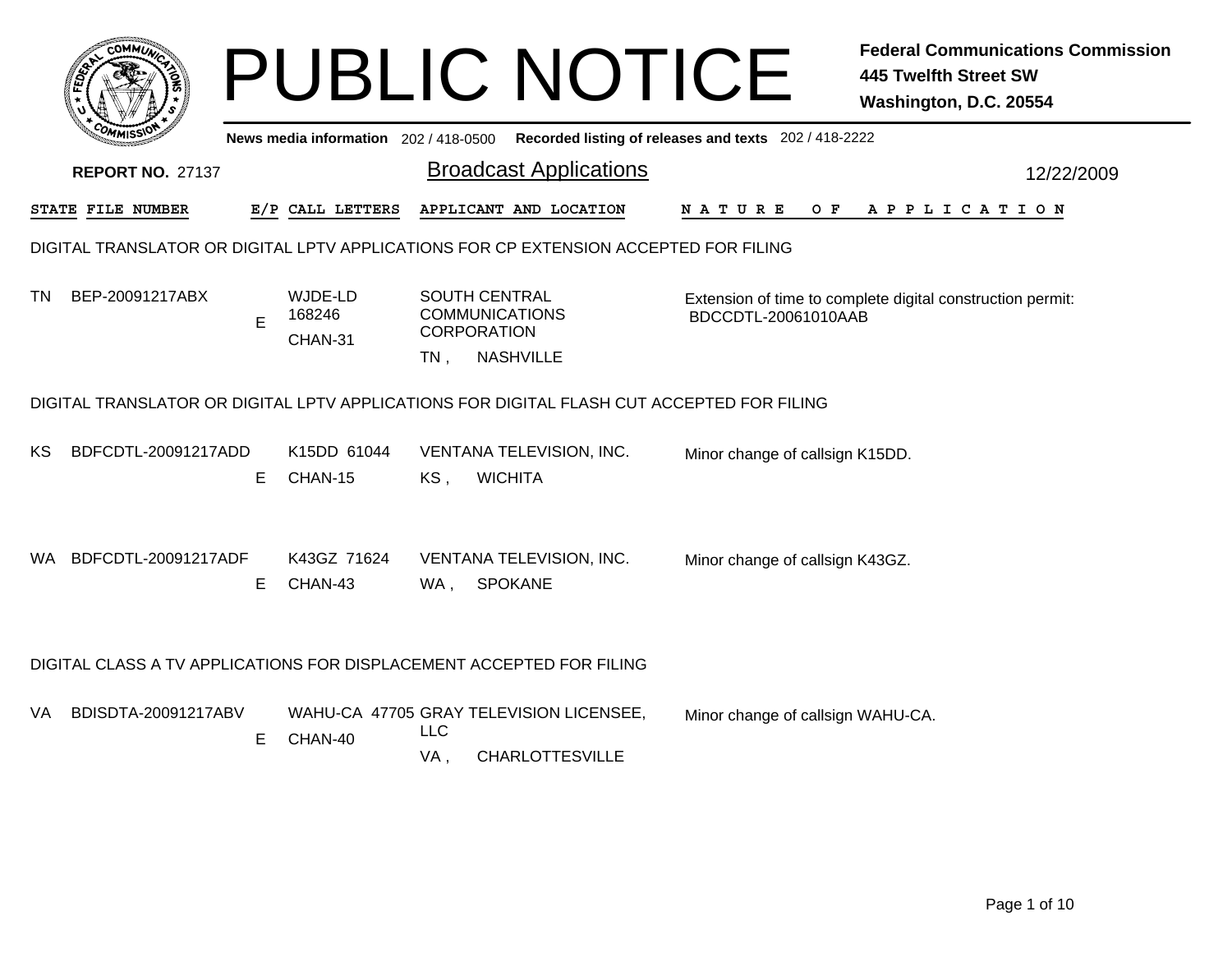|     | :OMM1                                                                                |    |                                           |                   | <b>PUBLIC NOTICE</b>                                                                     |                                                       | <b>Federal Communications Commission</b><br>445 Twelfth Street SW<br>Washington, D.C. 20554 |  |  |  |  |
|-----|--------------------------------------------------------------------------------------|----|-------------------------------------------|-------------------|------------------------------------------------------------------------------------------|-------------------------------------------------------|---------------------------------------------------------------------------------------------|--|--|--|--|
|     |                                                                                      |    | News media information 202/418-0500       |                   |                                                                                          | Recorded listing of releases and texts 202 / 418-2222 |                                                                                             |  |  |  |  |
|     | <b>REPORT NO. 27137</b>                                                              |    |                                           |                   | <b>Broadcast Applications</b>                                                            |                                                       | 12/22/2009                                                                                  |  |  |  |  |
|     | STATE FILE NUMBER                                                                    |    | E/P CALL LETTERS                          |                   | APPLICANT AND LOCATION                                                                   | N A T U R E<br>O F                                    | A P P L I C A T I O N                                                                       |  |  |  |  |
|     | DIGITAL TRANSLATOR OR DIGITAL LPTV APPLICATIONS FOR DISPLACEMENT ACCEPTED FOR FILING |    |                                           |                   |                                                                                          |                                                       |                                                                                             |  |  |  |  |
| WV  | BDISDTL-20091217ABW                                                                  | Е  | W16CE 36921<br>CHAN-47                    | <b>LLC</b><br>WV, | <b>GRAY TELEVISION LICENSEE,</b><br><b>CHARLESTON</b>                                    | Minor change of callsign W16CE.                       |                                                                                             |  |  |  |  |
|     |                                                                                      |    |                                           |                   | DIGITAL TRANSLATOR OR DIGITAL LPTV APPLICATIONS FOR LICENSE TO COVER ACCEPTED FOR FILING |                                                       |                                                                                             |  |  |  |  |
| PA  | BLCDT-20091217ACX                                                                    | Е  | WOLF-TV 73375 NEW AGE MEDIA OF<br>CHAN-47 | PA,               | PENNSYLVANIA LICENSE, LLC<br><b>HAZLETON</b>                                             | callsign WOLF-TV.                                     | License to cover construction permit no: BDRTCDT-20090618ACP,                               |  |  |  |  |
| CO  | BLDTT-20091217AER                                                                    | Е  | CHAN-39                                   |                   | K39KL-D 181263 BOARD OF WASHINGTON<br><b>COUNTY COMMISSIONERS</b><br>CO, AKRON           | callsign K39KL-D.                                     | License to cover construction permit no: BNPDTT-20090825BGJ,                                |  |  |  |  |
| OR. | BLDTL-20091217AFG                                                                    | Е  | K38JK 27268<br>CHAN-38                    | OR,               | HIS WORD BROADCASTING CO.<br><b>EUGENE</b>                                               | callsign K38JK.                                       | License to cover construction permit no: BDFCDTL-20090107AIX,                               |  |  |  |  |
|     | OR BLDTT-20091217AFH                                                                 | E. | K50CT 61132<br>CHAN-50                    | OR.               | SOUTH LANE TELEVISION, INC.<br><b>COTTAGE GROVE</b>                                      | callsign K50CT.                                       | License to cover construction permit no: BDFCDTT-20081003AES,                               |  |  |  |  |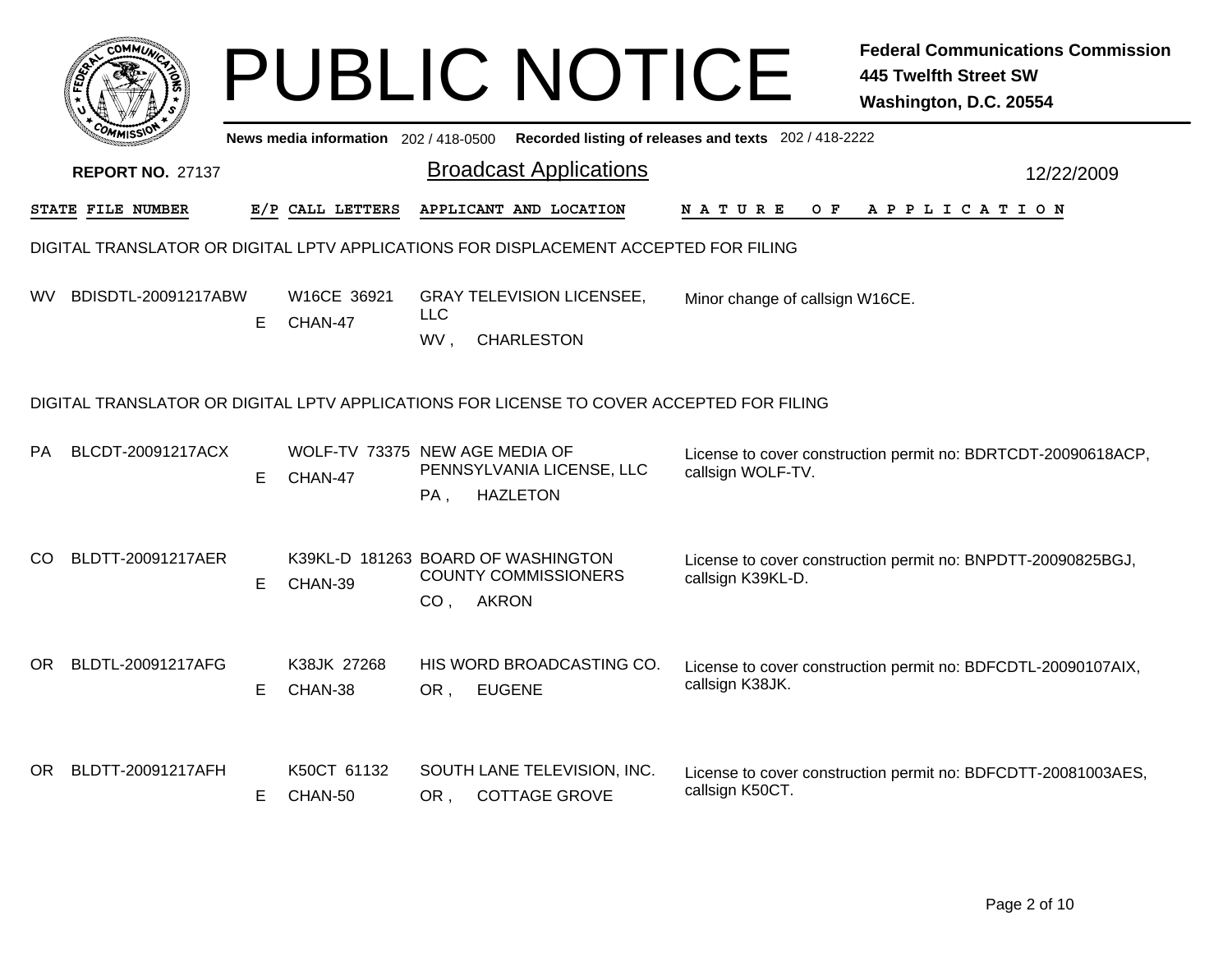|     | <b>COMMUT</b>                                                    |   |                                       |                        | <b>PUBLIC NOTICE</b>                                                              |                                                       | <b>Federal Communications Commission</b><br><b>445 Twelfth Street SW</b><br>Washington, D.C. 20554 |
|-----|------------------------------------------------------------------|---|---------------------------------------|------------------------|-----------------------------------------------------------------------------------|-------------------------------------------------------|----------------------------------------------------------------------------------------------------|
|     |                                                                  |   | News media information 202 / 418-0500 |                        |                                                                                   | Recorded listing of releases and texts 202 / 418-2222 |                                                                                                    |
|     | <b>REPORT NO. 27137</b>                                          |   |                                       |                        | <b>Broadcast Applications</b>                                                     |                                                       | 12/22/2009                                                                                         |
|     | STATE FILE NUMBER                                                |   | E/P CALL LETTERS                      |                        | APPLICANT AND LOCATION                                                            | O F<br>N A T U R E                                    | A P P L I C A T I O N                                                                              |
|     | DIGITAL TV APPLICATIONS FOR LICENSE TO COVER ACCEPTED FOR FILING |   |                                       |                        |                                                                                   |                                                       |                                                                                                    |
| MI  | BLCDT-20091217ACU                                                | E | CHAN-32                               | $MI$ ,                 | WFQX-TV 25396 CADILLAC TELECASTING CO.<br><b>CADILLAC</b>                         | callsign WFQX-TV.                                     | License to cover construction permit no: BMPCDT-20090527AFA,                                       |
| MI  | BLCDT-20091217ACW                                                | E | <b>WFUP 25395</b><br>CHAN-45          | MI.                    | CADILLAC TELECASTING CO.<br>VANDERBILT                                            | callsign WFUP.                                        | License to cover construction permit no: BPCDT-20081119AMT,                                        |
| MI  | BLCDT-20091217ACZ                                                | E | <b>WWTV 26994</b><br>CHAN-9           | $MI$ ,                 | HERITAGE BROADCASTING<br><b>COMPANY OF MICHIGAN</b><br><b>CADILLAC</b>            | callsign WWTV.                                        | License to cover construction permit no: BMPCDT-20090727ADJ,                                       |
| MN. | BLEDT-20091217ADE                                                | E | CHAN-10                               | <b>COMPANY</b><br>MN , | KWCM-TV 71549 WEST CENTRAL MINNESOTA<br>EDUCATIONAL TELEVISION<br><b>APPLETON</b> | callsign KWCM-TV.                                     | License to cover construction permit no: BPEDT-20080617ACY,                                        |
|     | FM STATION APPLICATIONS FOR LICENSE TO COVER ACCEPTED FOR FILING |   |                                       |                        |                                                                                   |                                                       |                                                                                                    |
| MN. | BLH-20091217ABR                                                  | E | <b>KQEG 72206</b><br>102.7 MHZ        | INC.<br>MN,            | WHITE EAGLE BROADCASTING,<br><b>LA CRESCENT</b>                                   | License to cover.                                     |                                                                                                    |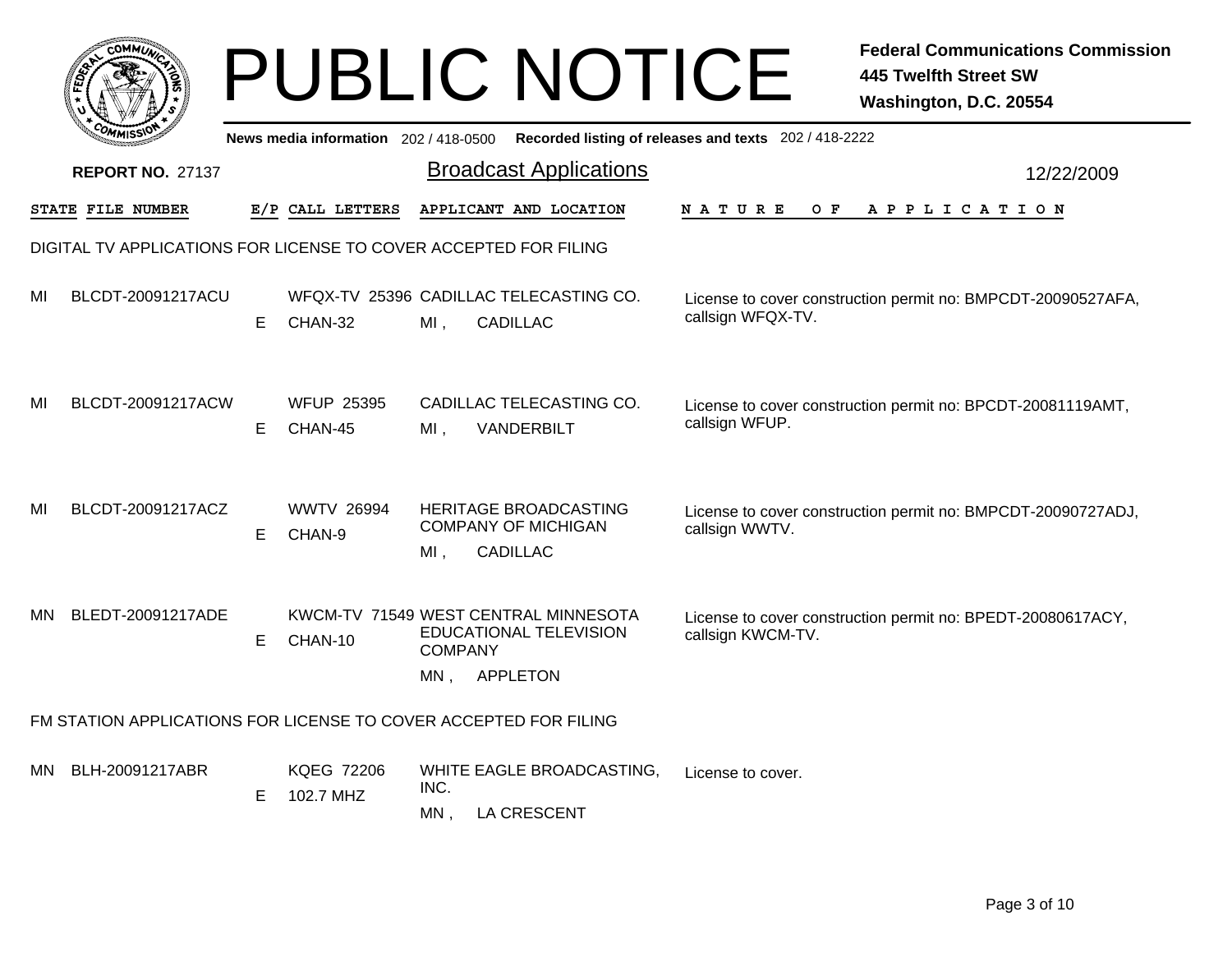|     |                         |    |                                                |                      | <b>PUBLIC NOTICE</b>                                                                    |                   | <b>Federal Communications Commission</b><br><b>445 Twelfth Street SW</b><br>Washington, D.C. 20554 |
|-----|-------------------------|----|------------------------------------------------|----------------------|-----------------------------------------------------------------------------------------|-------------------|----------------------------------------------------------------------------------------------------|
|     |                         |    |                                                |                      | News media information 202/418-0500 Recorded listing of releases and texts 202/418-2222 |                   |                                                                                                    |
|     | <b>REPORT NO. 27137</b> |    |                                                |                      | <b>Broadcast Applications</b>                                                           |                   | 12/22/2009                                                                                         |
|     | STATE FILE NUMBER       |    | E/P CALL LETTERS                               |                      | APPLICANT AND LOCATION                                                                  | N A T U R E       | OF APPLICATION                                                                                     |
|     |                         |    |                                                |                      | FM TRANSLATOR APPLICATIONS FOR LICENSE TO COVER ACCEPTED FOR FILING                     |                   |                                                                                                    |
| PA  | BLFT-20091216ADW        | E. | W283BJ 141466 KEVIN M. FITZGERALD<br>104.5 MHZ | $PA$ .               | <b>WYOMING</b>                                                                          | License to cover. |                                                                                                    |
| VA  | BLFT-20091217AAJ        | E. | W205CJ 5103<br>88.7 MHZ                        | NETWORK, INC.<br>VA, | <b>BIBLE BROADCASTING</b><br><b>FREDERICKSBURG</b>                                      | License to cover. |                                                                                                    |
| OH  | BLFT-20091217ABB        | E. | W224BR 142375 CLEAR CHANNEL<br>92.7 MHZ        | OH,                  | BROADCASTING LICENSES, INC.<br><b>CHILLICOTHE</b>                                       | License to cover. |                                                                                                    |
| FL. | BLFT-20091217ABK        | E  | W202AY 81575<br>88.5 MHZ                       | COLLEGE, INC.<br>FL. | PENSACOLA CHRISTIAN<br><b>VERO BEACH</b>                                                | License to cover. |                                                                                                    |
| PA  | BLFT-20091217ABO        | E. | 94.5 MHZ                                       | PA,                  | W233BL 141461 GEOS COMMUNICATIONS<br><b>DUSHORE</b>                                     | License to cover. |                                                                                                    |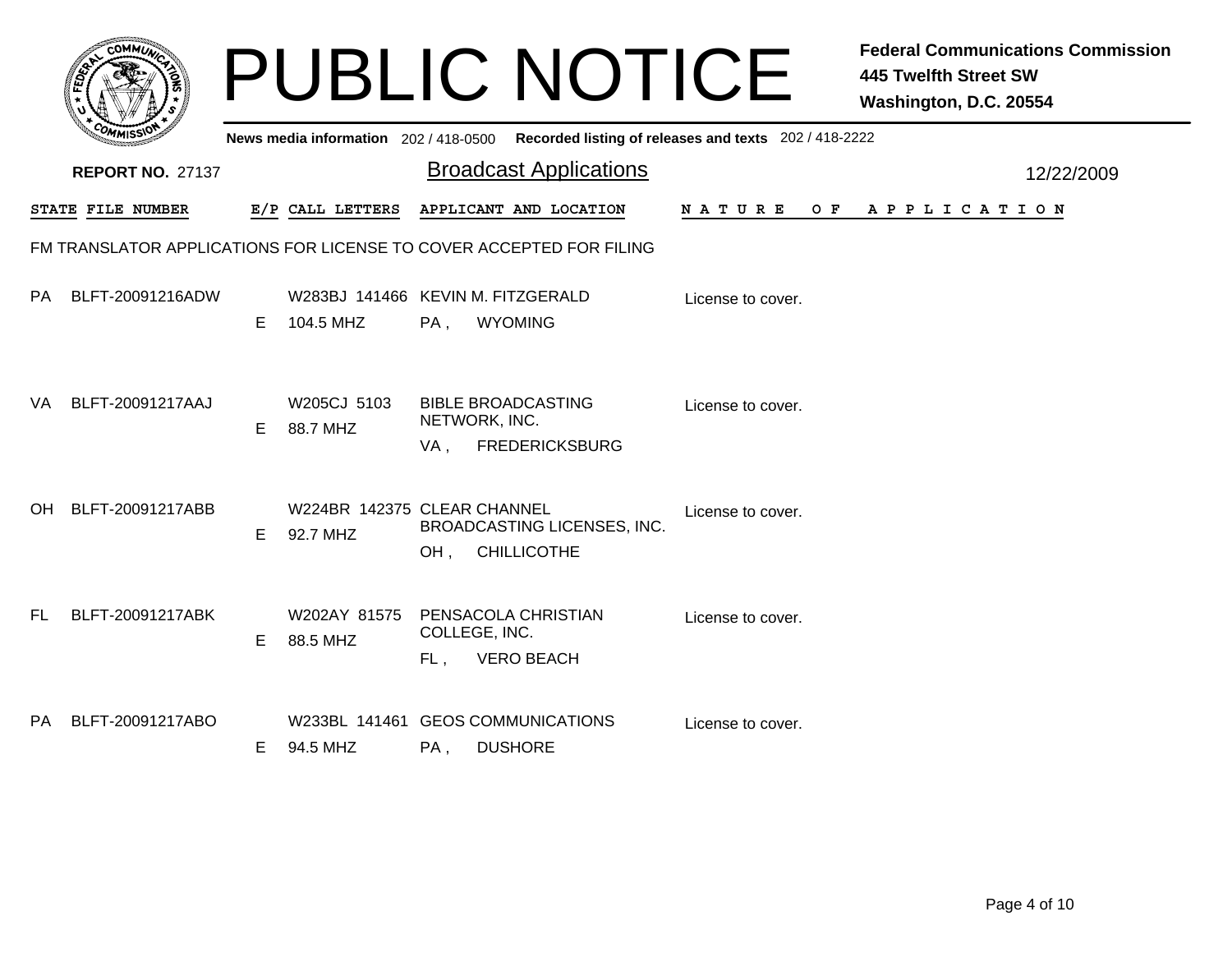|     |                                                                                     |    |                                                   |                             | <b>PUBLIC NOTICE</b>                               |                                                       | <b>Federal Communications Commission</b><br><b>445 Twelfth Street SW</b><br>Washington, D.C. 20554 |
|-----|-------------------------------------------------------------------------------------|----|---------------------------------------------------|-----------------------------|----------------------------------------------------|-------------------------------------------------------|----------------------------------------------------------------------------------------------------|
|     |                                                                                     |    | News media information 202 / 418-0500             |                             |                                                    | Recorded listing of releases and texts 202 / 418-2222 |                                                                                                    |
|     | <b>REPORT NO. 27137</b>                                                             |    |                                                   |                             | <b>Broadcast Applications</b>                      |                                                       | 12/22/2009                                                                                         |
|     | STATE FILE NUMBER                                                                   |    | E/P CALL LETTERS                                  |                             | APPLICANT AND LOCATION                             | N A T U R E<br>O F                                    | A P P L I C A T I O N                                                                              |
|     | FM TRANSLATOR APPLICATIONS FOR LICENSE TO COVER ACCEPTED FOR FILING                 |    |                                                   |                             |                                                    |                                                       |                                                                                                    |
| MN. | BLFT-20091217ACV                                                                    | Е  | K286AW 150348 MINNESOTA PUBLIC RADIO<br>105.1 MHZ | $MN$ ,                      | <b>MANKATO</b>                                     | License to cover.                                     |                                                                                                    |
|     | TV TRANSLATOR OR LPTV STATION APPLICATIONS FOR LICENSE TO COVER ACCEPTED FOR FILING |    |                                                   |                             |                                                    |                                                       |                                                                                                    |
|     | WA BLTT-20091217AAO                                                                 | E. | K38IT 58686<br>CHAN-38                            | WA,                         | MOUNTAIN LICENSES, L.P.<br>STEMILT, ETC.           | callsign K38IT.                                       | License to cover construction permit no: BPTT-20080821ADD,                                         |
|     | AM STATION APPLICATIONS FOR MINOR AMENDMENT TO A CONSTRUCTION PERMIT RECEIVED       |    |                                                   |                             |                                                    |                                                       |                                                                                                    |
| FL  | BP-20090319AAB                                                                      | E  | <b>WTMP 74108</b><br>1150 KHZ                     | FL,                         | <b>SCOTT SAVAGE, RECEIVER</b><br><b>EGYPT LAKE</b> | Engineering Amendment filed 12/17/2009                |                                                                                                    |
|     | FM STATION APPLICATIONS FOR MINOR AMENDMENT TO A CONSTRUCTION PERMIT RECEIVED       |    |                                                   |                             |                                                    |                                                       |                                                                                                    |
| TX. | BNPED-20071017AHO                                                                   | Е  | NEW 174846<br>90.3 MHZ                            | RV MINISTRIES, INC.<br>TX . | <b>ALPINE</b>                                      | Engineering Amendment filed 12/17/2009                |                                                                                                    |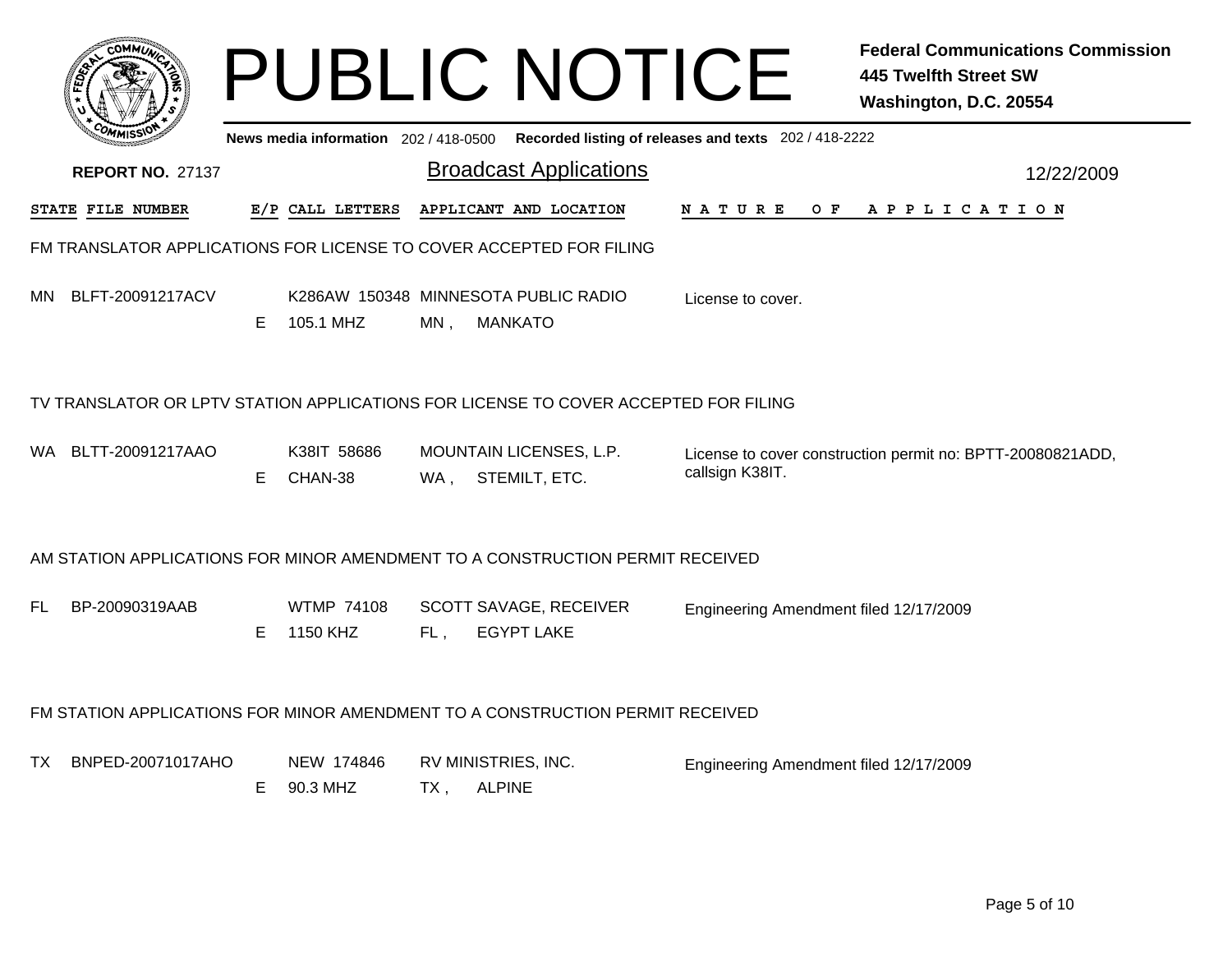|    | <b>COMMUT</b>                                                                 |    |                                          |                         | <b>PUBLIC NOTICE</b>                                                             |                                                       | <b>Federal Communications Commission</b><br><b>445 Twelfth Street SW</b> |  |  |  |  |
|----|-------------------------------------------------------------------------------|----|------------------------------------------|-------------------------|----------------------------------------------------------------------------------|-------------------------------------------------------|--------------------------------------------------------------------------|--|--|--|--|
|    |                                                                               |    |                                          |                         |                                                                                  |                                                       | Washington, D.C. 20554                                                   |  |  |  |  |
|    |                                                                               |    | News media information 202/418-0500      |                         |                                                                                  | Recorded listing of releases and texts 202 / 418-2222 |                                                                          |  |  |  |  |
|    | <b>REPORT NO. 27137</b>                                                       |    |                                          |                         | <b>Broadcast Applications</b>                                                    |                                                       | 12/22/2009                                                               |  |  |  |  |
|    | <b>STATE FILE NUMBER</b>                                                      |    | E/P CALL LETTERS                         |                         | APPLICANT AND LOCATION                                                           | N A T U R E<br>O F                                    | A P P L I C A T I O N                                                    |  |  |  |  |
|    | FM STATION APPLICATIONS FOR MINOR AMENDMENT TO A CONSTRUCTION PERMIT RECEIVED |    |                                          |                         |                                                                                  |                                                       |                                                                          |  |  |  |  |
| AZ | BNPED-20071018ABL                                                             | E. | NEW 174420<br>90.1 MHZ                   | AZ,                     | CENTRO CRISTIANO VIDA<br>ABUNDANTE<br><b>SALOME</b>                              | Engineering Amendment filed 12/17/2009                |                                                                          |  |  |  |  |
| TX | BNPED-20071018ABU                                                             | E. | NEW 174451<br>91.3 MHZ                   | <b>ETERNA</b><br>$TX$ , | CENTRO CRISTIANO DE VIDA<br><b>PALACIOS</b>                                      | Engineering Amendment filed 12/17/2009                |                                                                          |  |  |  |  |
| PR | BPH-20090514ABE                                                               | E. | WVOZ-FM 28921 INTERNATIONAL<br>107.7 MHZ | PR,                     | <b>BROADCASTING CORPORATION</b><br><b>CAROLINA</b>                               | Engineering Amendment filed 12/17/2009                |                                                                          |  |  |  |  |
| ТX | BPH-20091008ABE                                                               | E  | KZSP 56473<br>95.3 MHZ                   | L.P.<br>$TX$ ,          | BMP RGV LICENSE COMPANY,<br>SOUTH PADRE ISLAND                                   | Engineering Amendment filed 12/17/2009                |                                                                          |  |  |  |  |
|    |                                                                               |    |                                          |                         | FM TRANSLATOR APPLICATIONS FOR MINOR AMENDMENT TO A CONSTRUCTION PERMIT RECEIVED |                                                       |                                                                          |  |  |  |  |
| VA | BPFT-20091214AFZ                                                              | E. | W229AE 81119<br>94.1 MHZ                 | FALLS, INC.<br>VA,      | CALVARY CHAPEL OF TWIN<br><b>LYNCHBURG</b>                                       | Engineering Amendment filed 12/17/2009                |                                                                          |  |  |  |  |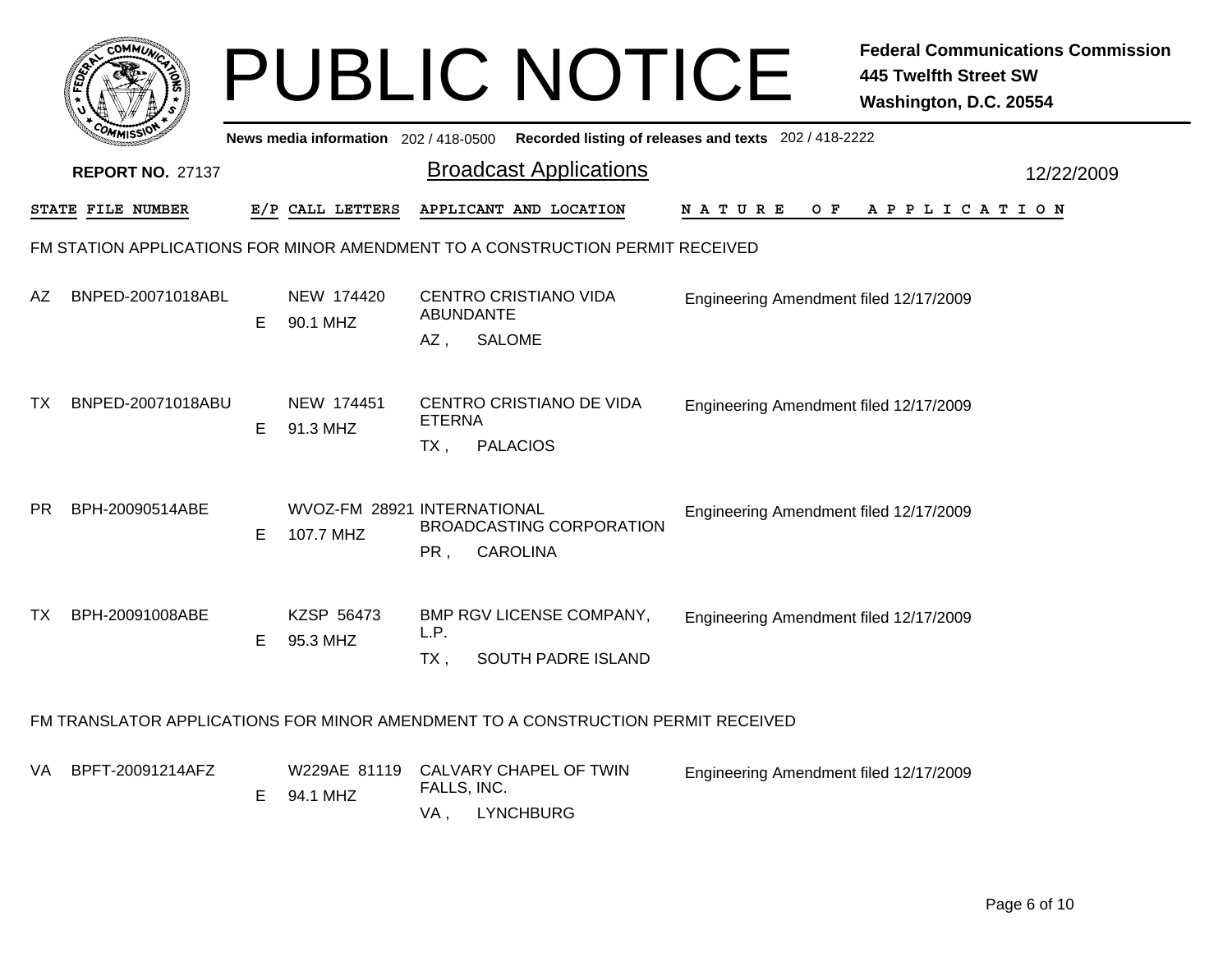|     |                                                                                        |    | News media information 202/418-0500 | <b>PUBLIC NOTICE</b>                                          | Recorded listing of releases and texts 202 / 418-2222 |     | <b>Federal Communications Commission</b><br><b>445 Twelfth Street SW</b><br>Washington, D.C. 20554 |  |
|-----|----------------------------------------------------------------------------------------|----|-------------------------------------|---------------------------------------------------------------|-------------------------------------------------------|-----|----------------------------------------------------------------------------------------------------|--|
|     | <b>REPORT NO. 27137</b>                                                                |    |                                     | <b>Broadcast Applications</b>                                 |                                                       |     | 12/22/2009                                                                                         |  |
|     | <b>STATE FILE NUMBER</b>                                                               |    | E/P CALL LETTERS                    | APPLICANT AND LOCATION                                        | <b>NATURE</b>                                         | O F | A P P L I C A T I O N                                                                              |  |
|     | FM STATION APPLICATIONS FOR MINOR CHANGE TO A LICENSED FACILITY ACCEPTED FOR FILING    |    |                                     |                                                               |                                                       |     |                                                                                                    |  |
| AR. | BPED-20091217ABL                                                                       | E. | KHDX 26912<br>93.1 MHZ              | <b>HENDRIX COLLEGE</b><br>AR,<br><b>CONWAY</b>                | Minor change in licensed facilities.                  |     |                                                                                                    |  |
|     | FM TRANSLATOR APPLICATIONS FOR MINOR CHANGE TO A LICENSED FACILITY ACCEPTED FOR FILING |    |                                     |                                                               |                                                       |     |                                                                                                    |  |
| MТ  | BPFT-20091217ABE                                                                       | E  | K257EG 149287<br>99.5 MHZ           | EDGEWATER BROADCASTING,<br>INC.<br>MT,<br><b>SHELBY</b>       |                                                       |     | Minor change in licensed facilities, callsign K257EG.                                              |  |
| UT  | BPFT-20091217AEQ                                                                       | E. | K203CQ 77061<br>88.5 MHZ            | CALVARY CHAPEL OF TWIN<br>FALLS, INC.<br>UT,<br><b>TOOELE</b> |                                                       |     | Minor change in licensed facilities, callsign K203CQ.                                              |  |
| OK. | BPFT-20091217AFC                                                                       | E  | K261DR 14455<br>100.1 MHZ           | THE LOVE STATION, INC.<br>OK,<br><b>ENID</b>                  |                                                       |     | Minor change in licensed facilities, callsign K261DR.                                              |  |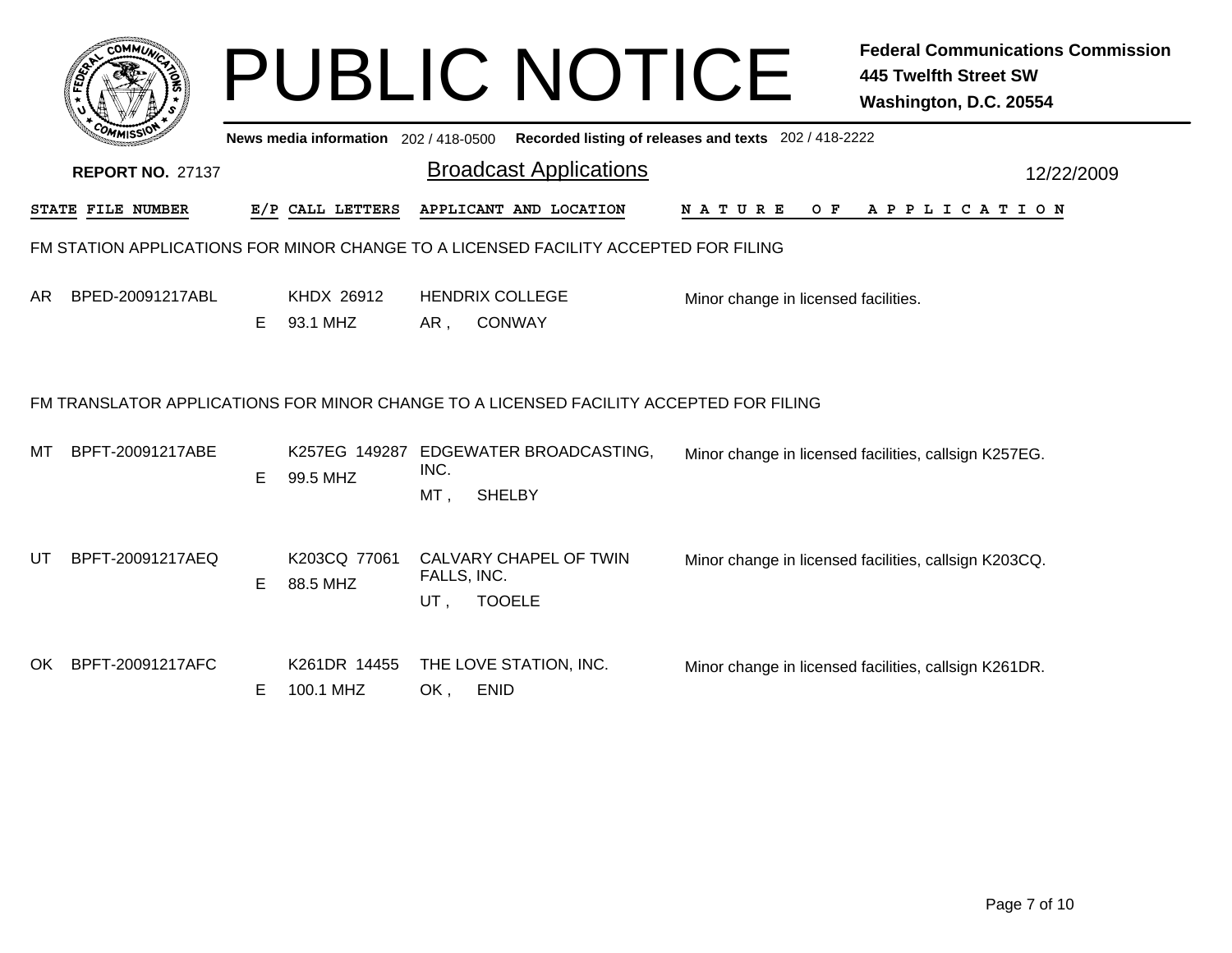|     |                         |    |                                     |        | <b>PUBLIC NOTICE</b>                                                                        |                                                       | <b>Federal Communications Commission</b><br><b>445 Twelfth Street SW</b><br>Washington, D.C. 20554 |
|-----|-------------------------|----|-------------------------------------|--------|---------------------------------------------------------------------------------------------|-------------------------------------------------------|----------------------------------------------------------------------------------------------------|
|     |                         |    | News media information 202/418-0500 |        |                                                                                             | Recorded listing of releases and texts 202 / 418-2222 |                                                                                                    |
|     | <b>REPORT NO. 27137</b> |    |                                     |        | <b>Broadcast Applications</b>                                                               |                                                       | 12/22/2009                                                                                         |
|     | STATE FILE NUMBER       |    | E/P CALL LETTERS                    |        | APPLICANT AND LOCATION                                                                      | O F<br><b>NATURE</b>                                  | APPLICATION                                                                                        |
|     |                         |    |                                     |        | LOW POWER FM APPLICATIONS FOR MINOR CHANGE TO A LICENSED FACILITY ACCEPTED FOR FILING       |                                                       |                                                                                                    |
| FL. | BPL-20091217ADQ         | E  | WFHA-LP<br>134001<br>94.1 MHZ       | FL,    | WINDOVER FARMS OF<br>MELBOURNE HOMEOWNERS'<br>ASSOCIATION, INC.<br><b>MELBOURNE</b>         |                                                       | Low Power FM minor change in licensed facilities.                                                  |
|     |                         |    |                                     |        | FM BOOSTER APPLICATIONS FOR MINOR MODIFICATION TO A CONSTRUCTION PERMIT ACCEPTED FOR FILING |                                                       |                                                                                                    |
| CA. | BMPFTB-20091217AFI      | E  | KSIQ-FM1<br>178665<br>96.1 MHZ      | $CA$ , | <b>CCR-BRAWLEY IV, LLC</b><br><b>SANTEE</b>                                                 | Mod of CP                                             |                                                                                                    |
|     |                         |    |                                     |        | FM STATION APPLICATIONS FOR MINOR MODIFICATION TO A CONSTRUCTION PERMIT ACCEPTED FOR FILING |                                                       |                                                                                                    |
| WY. | BMPH-20091217ADU        | Е  | KCYA 166055<br>97.7 MHZ             | WY,    | <b>COCHISE MEDIA LICENSES LLC</b><br><b>ROLLING HILLS</b>                                   | Mod of CP to chg                                      |                                                                                                    |
|     |                         |    |                                     |        | FM STATION APPLICATIONS FOR ORIGINAL CONSTRUCTION PERMIT ACCEPTED FOR FILING                |                                                       |                                                                                                    |
| CA  | BNPED-20071019ABM       | E. | NEW 175355<br>90.5 MHZ              |        | RIDGECREST SEVENTH-DAY<br><b>ADVENTIST CHURCH</b>                                           | CP New Station.                                       |                                                                                                    |
|     |                         |    |                                     | CA,    | <b>RIDGECREST</b>                                                                           | 12/17/2009 - no letter sent                           | Petition for Reconsideration Granted and Application Reinstated                                    |
|     |                         |    |                                     |        |                                                                                             |                                                       | Petitions to deny must be on file no later than 30 days from the date of                           |

this public notice accepting the application for filing.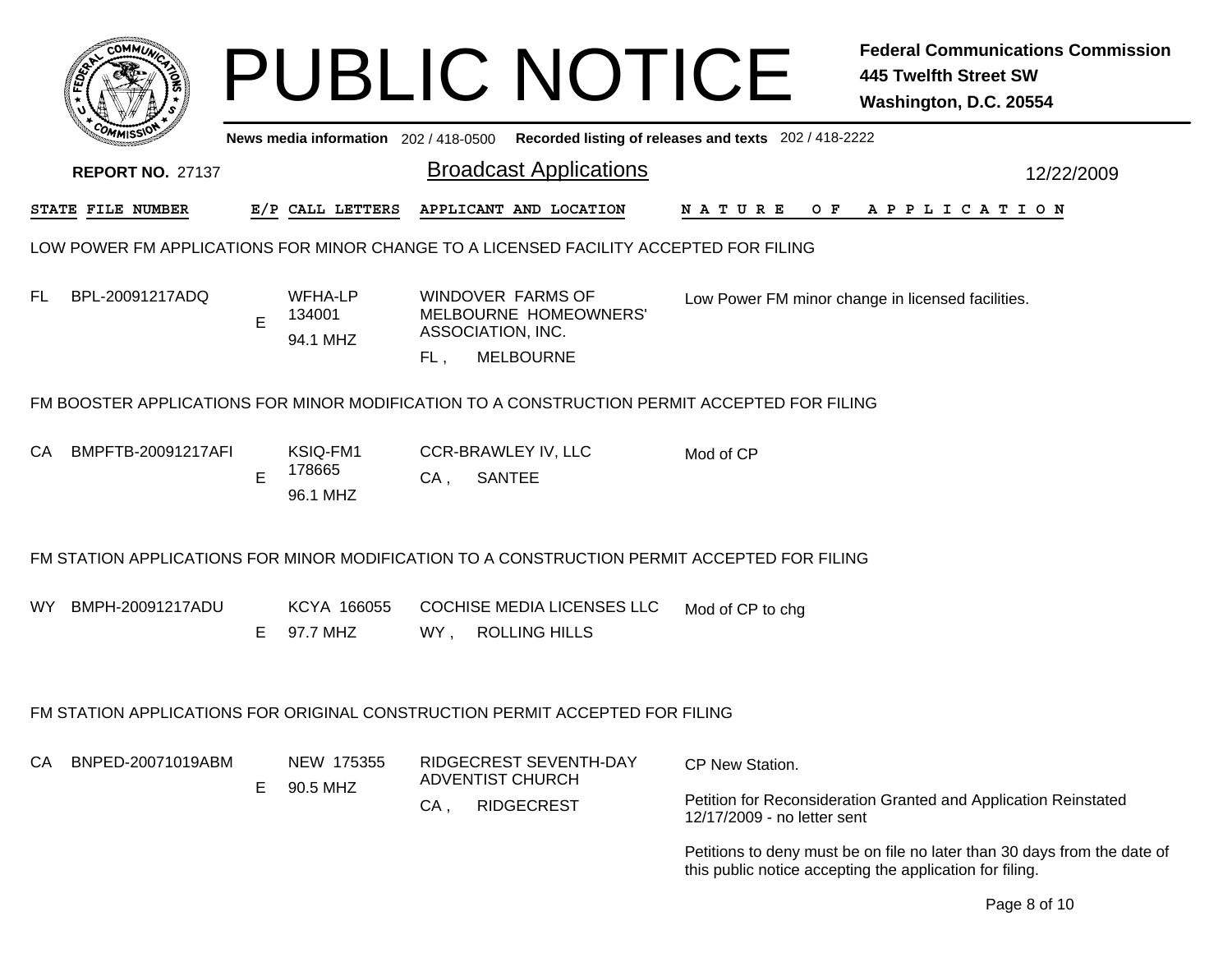|                                                                                 |    |                                       |                        | <b>PUBLIC NOTICE</b>          |                                                                                                     | <b>Federal Communications Commission</b><br>445 Twelfth Street SW<br>Washington, D.C. 20554                                                                                                                                                         |
|---------------------------------------------------------------------------------|----|---------------------------------------|------------------------|-------------------------------|-----------------------------------------------------------------------------------------------------|-----------------------------------------------------------------------------------------------------------------------------------------------------------------------------------------------------------------------------------------------------|
| <b>REPORT NO. 27137</b>                                                         |    | News media information 202 / 418-0500 |                        | <b>Broadcast Applications</b> | Recorded listing of releases and texts 202 / 418-2222                                               | 12/22/2009                                                                                                                                                                                                                                          |
| STATE FILE NUMBER                                                               |    | E/P CALL LETTERS                      |                        | APPLICANT AND LOCATION        | O F<br>N A T U R E                                                                                  | A P P L I C A T I O N                                                                                                                                                                                                                               |
| FM STATION APPLICATIONS FOR ORIGINAL CONSTRUCTION PERMIT ACCEPTED FOR FILING    |    |                                       |                        |                               |                                                                                                     |                                                                                                                                                                                                                                                     |
| BNPED-20071022BAE<br>MI                                                         | E. | NEW 176302<br>89.5 MHZ                | <b>SMILE FM</b><br>MI. | <b>HURON TOWNSHIP</b>         | Dismissed by letter 11/8/2007<br>Engineering amendment filed 11/17/2009<br>and accepted for filing. | Application for a new noncommercial educational FM station.<br>Petition for Reconsideration filed 12/6/07 by Smile FM.<br>Related engineering amendment filed 12/05/2007<br>Petition for reconsideration granted 12/17/2009; application reinstated |
| FM STATION APPLICATIONS FOR ORIGINAL CONSTRUCTION PERMIT APPLICATION REINSTATED |    |                                       |                        |                               |                                                                                                     |                                                                                                                                                                                                                                                     |

| MI | BNPED-20071022BAE |    | NEW 176302 | SMILE FM |                                        | Application for a new noncommercial educational FM station.                                               |  |
|----|-------------------|----|------------|----------|----------------------------------------|-----------------------------------------------------------------------------------------------------------|--|
|    |                   | Е. | 89.5 MHZ   | MI       | <b>HURON TOWNSHIP</b>                  | Dismissed by letter 11/8/2007                                                                             |  |
|    |                   |    |            |          |                                        | Petition for Reconsideration filed 12/6/07 by Smile FM.<br>Related engineering amendment filed 12/05/2007 |  |
|    |                   |    |            |          | Engineering amendment filed 11/17/2009 |                                                                                                           |  |
|    |                   |    |            |          |                                        | Petition for reconsideration granted 12/17/2009; application reinstated<br>and accepted for filing.       |  |